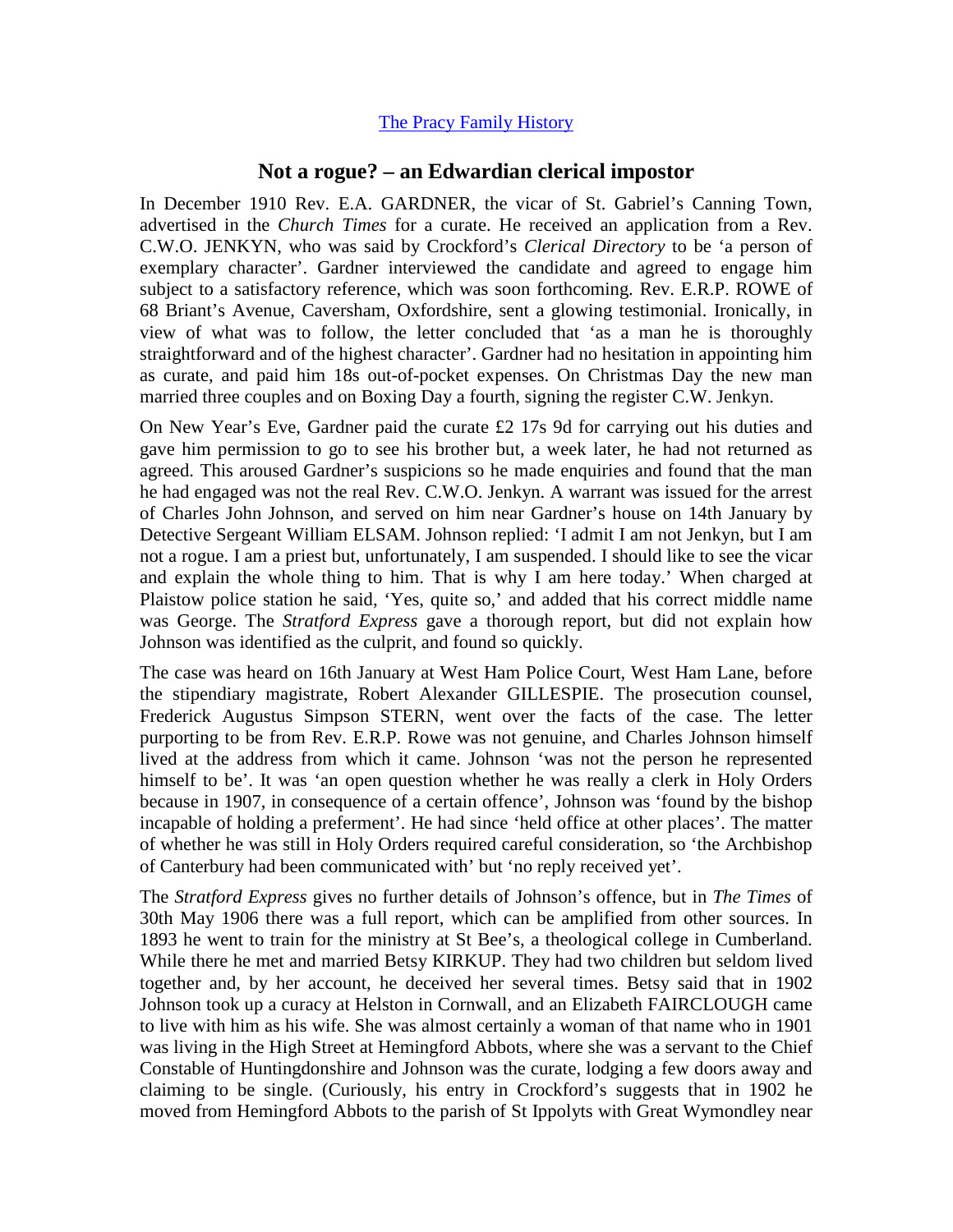Hitchin, but does not mention Helston.) In 1904, when Charles and Elizabeth had a daughter, they registered her in the names of 'Charles George Johnson, clerk in holy orders' and 'Elizabeth Johnson, formerly Fairclough'. From September 1904 to February 1906 Johnson was a curate in Buckinghamshire at St George the Martyr Wolverton, where Betsy visited him. He sought a reconciliation but she replied: 'It's too late now'. According to his entry in Crockford's, he moved on to another curacy at St Bartholomew East Ham, not too far from Canning Town. In May 1906, in the Probate, Divorce and Admiralty Division of the High Court – popularly known as Wills, Wives and Wrecks – Betsy petitioned for the dissolution of their marriage 'by reason of his desertion and adultery with Elizabeth Fairclough'. She was granted a decree nisi with costs, and custody of the children. In late 1909 Charles George Johnson and Elizabeth Fairclough were married in the Abingdon registration district.

\* \* \* \* \*

The case was held over for a week for further enquiries, which suggested that 40-year-old Charles George Johnson – described as a good-looking, thickset, clean-shaven man – had carried out a rather unsubtle fraud. The charge therefore was that Johnson 'did, unlawfully and knowingly, by certain false pretences, obtain of and from Ernest Arthur Gardner, the sum of £3 15s 9d, with intent to cheat and defraud, between December 17th and 31st'.

In 1909 Johnson had impersonated his near namesake Cyril Paul Johnson in a curacy at Southall but 'there was some scandal with regard to two young ladies there', although Charles insisted that he was not involved. He nevertheless left Southall but was remarkably unfortunate in applying first for a post of curate in Lincolnshire to the uncle of the real Cyril Paul Johnson, and then to a church in Warwickshire where the sidesman knew Cyril.

Despite his past record, Johnson 'felt that in this particular case there was no intention to defraud', but on the advice of his solicitor, Charles Crank SHARMAN, pleaded guilty. Sharman claimed that

when quite a boy, prisoner fell the victim to a person in a very inferior position and very much older than himself. Unfortunately, he married her and troubles arose. He never lived with her, and afterwards something occurred. He had never been co-respondent in a divorce case.

This was, to say the least, economical with the truth. If there was a victim in the relationship, it was Betsy, not Charles. Whatever her social status, she certainly was not 'very much older than' him: when they married in 1894, he was 23 and she was 21. The 'something [that] occurred' was his unfaithfulness to her. And, as the prosecution pointed out, though Charles had never been co-respondent in a divorce case, he was a respondent, having been divorced by Betsy.

Sharman argued that 'apparently the Bishop did not think it a very bad case, because he did not "unfrock" him' but merely suspended him indefinitely, 'so he could be restored at any time'. Johnson was 'deprived of holding preferment but not from holy orders', which meant that he could not take a post in the Church of England, but could take other jobs such as in teaching, for which his education qualified him. His new wife was pregnant, which is why he was so desperate for money.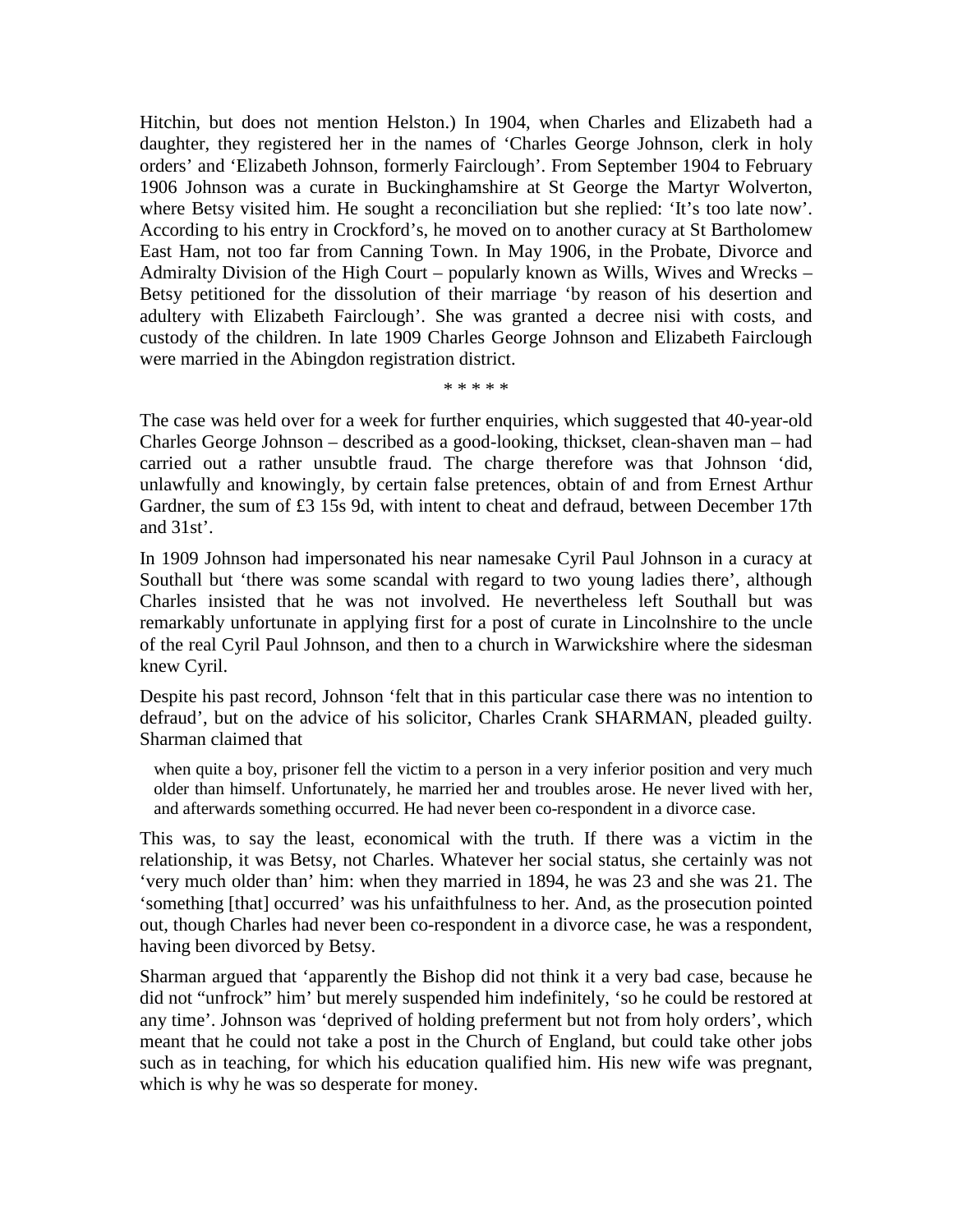For the magistrate, the money (which would only have been worth about £220 in 2010 values) was not the main issue. He concluded:

It is perfectly clear that he has been carrying out this sort of thing on previous occasions. It is not only a legal wrong, but there is a tendency of hypocrisy about it which makes the case ten thousand times worse. Prisoner will go to prison for six months in the second division.

This meant that he would avoid hard labour but scrub his own cell, wear prison clothes and work eight hours a day at 'light labour' (library or clerical work). Johnson told Detective Sergeant Elsam 'I am not a rogue'. That is, perhaps, a matter of opinion.

\* \* \* \* \*

On the day after the conviction the vicar entered a note into the parish register:

*The four marriages numbered 111, 112, 113, & 114 were solemnized by the Revd Charles George Johnson, who assumed the name of C. W. Jenkyn. His personation formed the subject of an inquiry at West Ham Police Court on January 16th and 23rd 1911. On inquiry it was ascertained that he had been pronounced incapable of preferment, but not deprived of Holy Orders.*

> *E A Gardner Vicar January 24th 1911*

The four couples were: John George CHANDLER and Matilda DEARING; George William COLLIER and Mary Ann ASBURY; Albert Edward PRACY [my grandfather's first cousin] and Ellen CUTLER; James Wade FOULGER and Ada BADNALL. Their descendants will be relieved to know the court had it 'on the highest authority' – presumably the Archbishop of Canterbury, although there are no records of the case at Lambeth Palace Archives – that, despite Johnson's deceit, the marriage ceremonies he conducted were legal and valid.



St Gabriel's vicarage. This photo was taken from <http://www.gutenberg.org/> but the link no longer works. The church was founded c1868, damaged during the Second World War and demolished c1955.